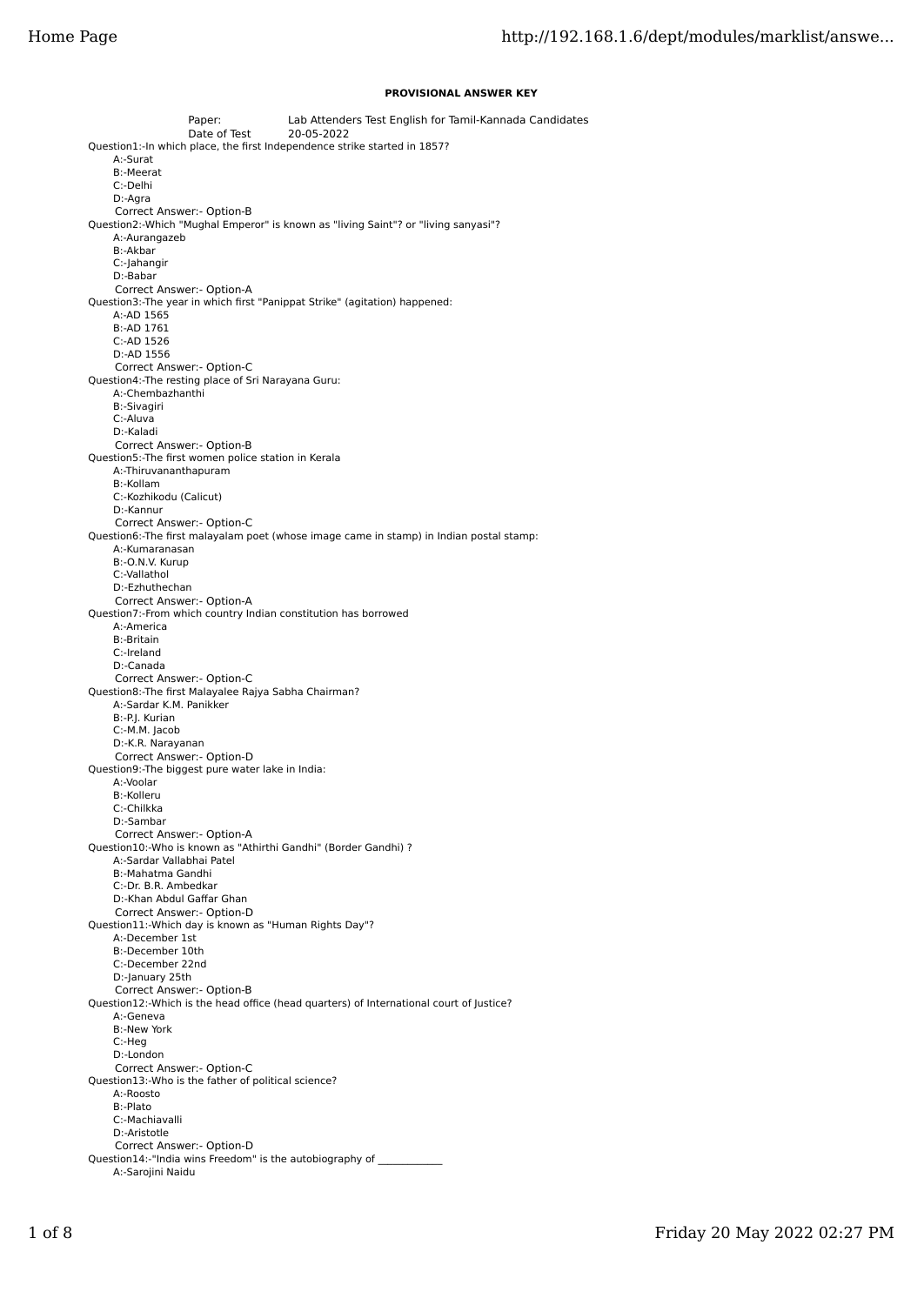B:-Ravindra Natha Tagore C:-Dadabhai Nauroji D:-Abdul Kalam Asad Correct Answer:- Option-D Question15:-Winner of Jnanpith Award in 2021 A:-Damodar Mousow B:-Akkitham C:-Kedar Nadh Singh D:-Nila Mani Fookkan Correct Answer:- Option-A Question16:-The Head quarters of ISRO: A:-Delhi B:-Bangalooru C:-Calcutta (Kolkatha) D:-Chennai Correct Answer:- Option-B Question17:-The currency of Russia: A:-Dollar B:-Euro C:-Pound D:-Rubil Correct Answer:- Option-D Question18:-"Bongo Sagar" is a joint military exercise between India and other country. Which is the other country? A:-Sreelanka B:-Nepal C:-China D:-Bangladesh Correct Answer:- Option-D Question19:-Constitutional Amendment removing property from the list of fundamental rights? A:-44th Amendment B:-46th Amendment C:-42nd Amendment D:-47th Amendment Correct Answer:- Option-A Question20:-Which is the complete educational satellite of India? A:-G Sat 14 B:-Edusat C:-Saral D:-Apple Correct Answer:- Option-B Question21:-Which is the National River of India? A:-Sindhu B:-Ganga C:-Bhrahmaputhra D:-Kaveri Correct Answer:- Option-B Question22:-Which layer of the atmospheric layer is closer to the Earth's surface? A:-Troposphere B:-Stratosphere C:-Missophere D:-Thermosphere Correct Answer:- Option-A Question23:-The best film of 51st Kerala State film Award A:-Veyil (Sun light) B:-Soofhiyum Sujathavum C:-Vellam (Water) D:-The great Indian Kitchen Correct Answer:- Option-D Question24:-In goal scoring in International football, who is the Indian Footballer who scored almost near to Lionel Messi? A:-Sunil Chetri B:-Sahal Samad C:-Sandesh Jinkan D:-Anirudhdhappa Correct Answer:- Option-A Question25:-Who designed the logo of Adhar project? A:-Nandan Nilekani B:-Gowrav Garg C:-Athul Pande D:-Anand Desh Pande Correct Answer:- Option-C Question26:-What is the plural form of the noun 'mouse'? A:-Mouses B:-Mice C:-mices D:-mouse Correct Answer:- Option-B Question27:-Find the word belonging to the feminine gender of the word 'uncle' A:-madam B:-ma'am C:-aunt D:-niece Correct Answer:- Option-C Question28:-Find the adjective in the following sentence: Mr. Prasad is an honest man.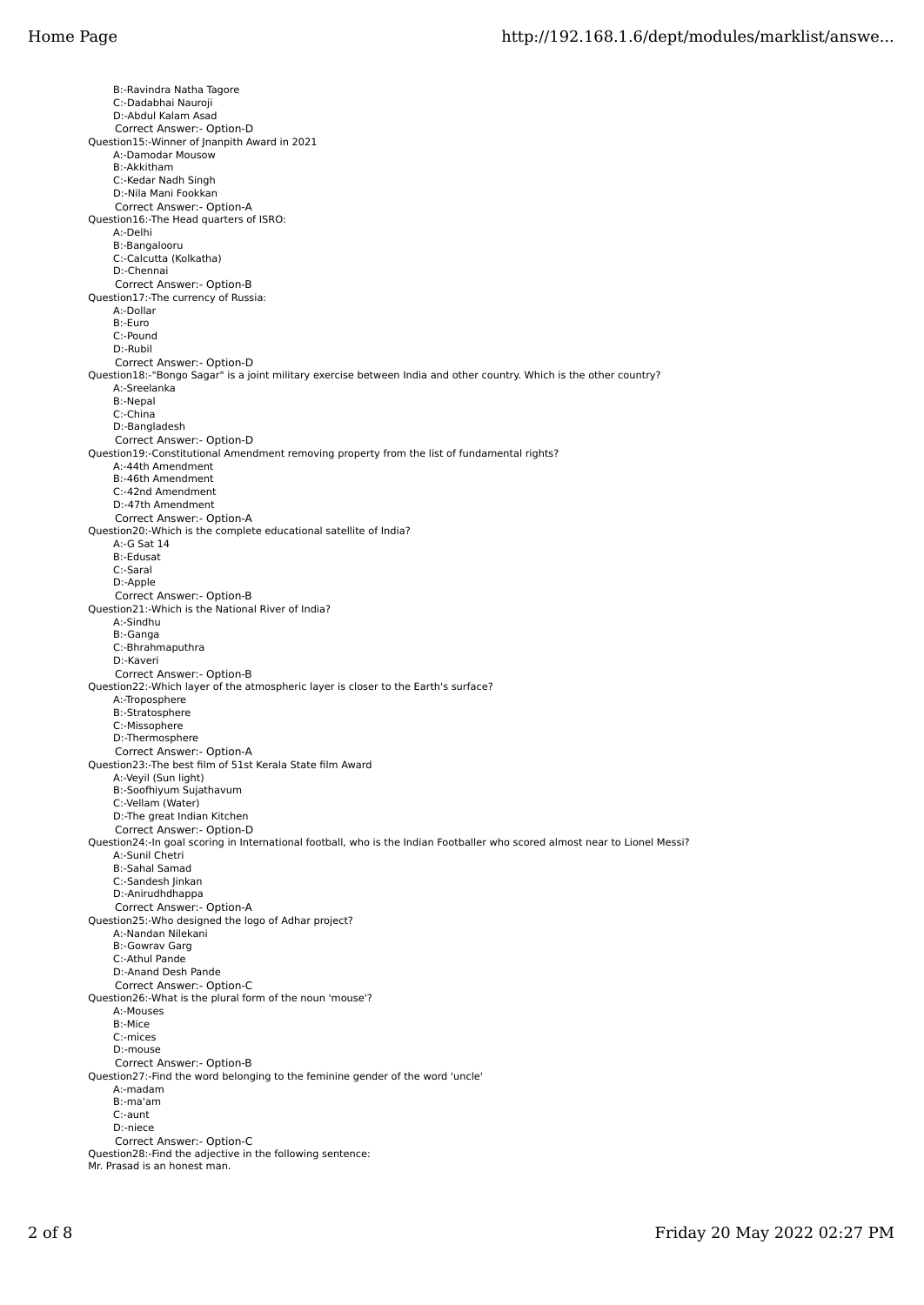A:-Mr. Prasad B:-is C:-an D:-honest Correct Answer:- Option-D Question29:-Fill in the blank with the correct form of adjective The sin is \_\_\_\_\_\_\_\_\_\_\_\_\_\_\_\_ (bright) the moon. A:-brighter B:-brightest C:-brighter than D:-bright Correct Answer:- Option-C Question30:-Fill in with appropriate word.<br>Look at \_\_\_\_\_\_\_\_\_ clock on the wall. Lock on the wall. A:-the B:-a C:-an D:-those Correct Answer:- Option-A Question31:-Write appropriate pronoun for the underlined noun Here is a beautiful bag. You may take this bag. A:-he B:-it C:-that D:-his Correct Answer:- Option-B Question32:-Find the verb in the sentence The teacher gave us a test A:-teacher B:-gave C:-us D:-test Correct Answer:- Option-B Question33:-Give suitable preposition in the blank.<br>An artist paints a brush. An artist paints A:-of B:-by C:-with D:-through Correct Answer:- Option-C Question34:-What do we call 'a group of keys'? A:-team B:-pack C:-herd D:-bunch Correct Answer:- Option-D Question35:-The young one of 'cow' is A:-kid B:-cub C:-colt D:-calf Correct Answer:- Option-D Question36:-What is the sound produced by a 'Snake'? A:-mew B:-quack C:-caw D:-hiss Correct Answer:- Option-D Question37:-Give the appropriate question tag. Mr. Ram cannot swim, A:-doesn't he? B:-do he? C:-can he? D:-don't he Correct Answer:- Option-C Question38:-Who is the author of 'Gitanjali'? A:-Rabindranath Tagore B:-R.K. Narayan C:-Thakazhi Sivashankara Pillai D:-Arundathi Roy Correct Answer:- Option-A Question39:-Select the phrase which means 'to start a game'. A:-set off B:-call out C:-turn on D:-kick off Correct Answer:- Option-D Question40:-Find the odd one from the set of words A:-riddle B:-puzzle C:-brain teaser D:-puddle Correct Answer:- Option-D Question41:-Which word is spelt correctly? A:-Oppurtunity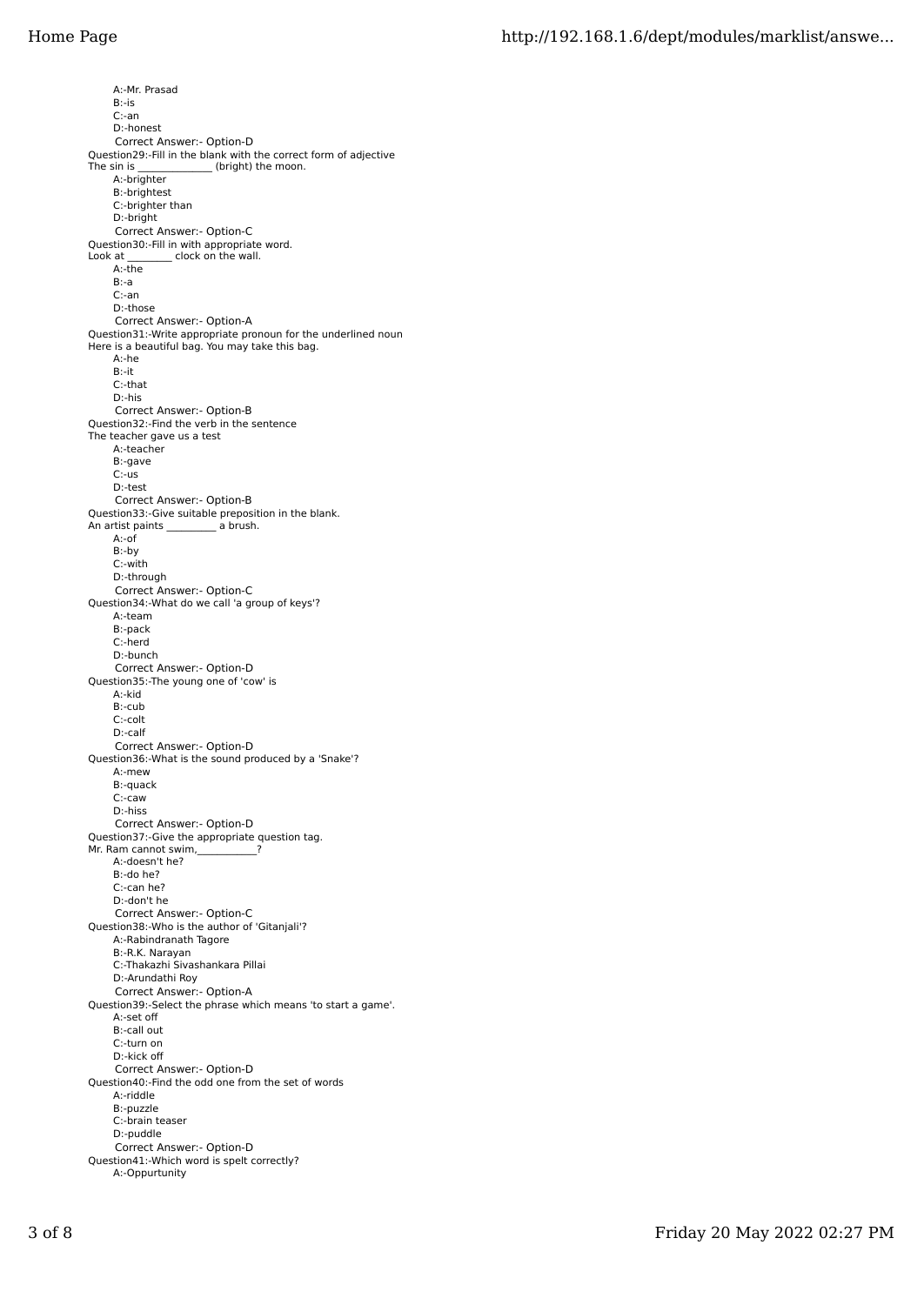B:-opportunity C:-oportunity D:-oppurchunity Correct Answer:- Option-B Question42:-Which of the following is a compound word? A:-Birthday B:-Friday C:-Holiday D:-Tuesday Correct Answer:- Option-A Question43:-Find the opposite of the word 'near' A:-far B:-fast C:-bitter D:-slow Correct Answer:- Option-A Question44:-Find the prefix of the word 'irregularly' A:-ly B:-ir C:-regular D:-irregular Correct Answer:- Option-B Question45:-Fill in with the correct form of the verb<br>Suresh (go) to his office testerday (go) to his office testerday A:-goes B:-going C:-went D:-gone Correct Answer:- Option-C Question46:-Complete the sentence If Gadha ate well, A:-She would be healthy B:-She will be healthy C:-She would have been healthy D:-She would have being healthy Correct Answer:- Option-A Question47:-Combine into a simple sentence Lynn studied for hours. Lynn felt tired A:-Studying for hours, Lynn felt tired B:-When Lynn studied for hours, she felt tired C:-Lynn studied for hours and felt tired D:-Lynn studied and she felt tired Correct Answer:- Option-A Question48:-Find the appropriate homophone of the word 'tale'. A:-tile B:-toil C:-tail D:-table Correct Answer:- Option-C Question49:-What is the past participle form of the verb 'go'? A:-went B:-gone C:-going D:-to go Correct Answer:- Option-B Question50:-Study the sentence and find the part of speech of the underlined word Rohit writes neatly A:-Noun B:-Adjective C:-Verb D:-Adverb Correct Answer:- Option-D Question51:-`CH^(3)- CH\_(3) +Cl\_(2) -> CH\_(3) - CH\_(2) - Cl+Hcl` A:-Aderasa chemical reaction B:-Additional chemical reaction C:-Polymerisation D:-Thermal decomposition Correct Answer:- Option-A Question52:-Which of the following is the fastest transmitting medium of sound? A:-air B:-water C:-Wood D:-Iron Correct Answer:- Option-D Question53:-The acid contained in Vinegar: A:-Methanoic Acid B:-Ethanoic Acid C:-Propanoic Acid D:-Beautanoic Acid Correct Answer:- Option-B Question54:-The volume of water when it freezes and becomes ice: A:-No change B:-Increasing C:-Decreasing D:-Reduced to half Correct Answer:- Option-B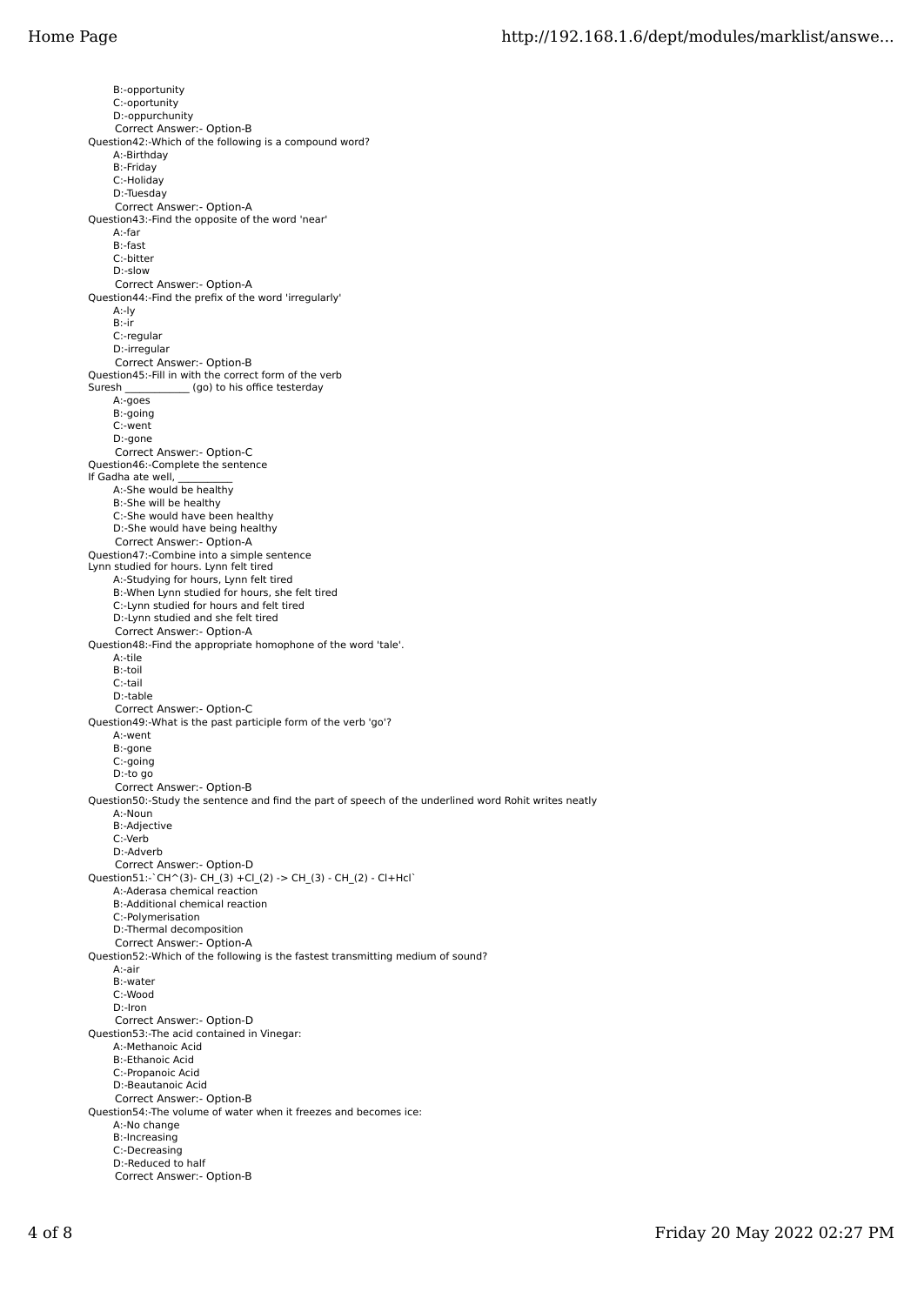Question55:-Which of the following is ankaine ? or alkaline? A:-`CH\_(3)` - CH =`CH\_(2)` B:-`CH\_(3) - CH\_(2)` -O- `CH\_(3)` C:-`CH\_(3) - CH\_(2)`- `CH\_(3)` D:-`CH\_(3) - CH\_(2)`- OH Correct Answer:- Option-C Question56:-Which gas is used in discharge lamp to produce yellow light? A:-Chlorine B:-Mercury C:-Hydrogen D:-Sodium vapour Correct Answer:- Option-D Question57:-Burning gas: A:-Oxygen B:-Nitrogen C:-Chlorine D:-Hydrogen Correct Answer:- Option-D Question58:-Which of the following is contained in the hardest substance 'diamond' found in earth? A:-Iron B:-Sulphur C:-Oxygen D:-Carbon Correct Answer:- Option-D Question59:-The Latin word of potassium: A:-Natriyam B:-Ferum C:-Calium D:-Argentum Correct Answer:- Option-C Question60:-The electronic component which stores electrical charge and releases it when needed: A:-Resister B:-Inductor C:-Capacitor D:-Transistor Correct Answer:- Option-C Question61:-The Ashtaka Law (eight laws) was formulated with respect to the elemental properties: A:-Dobereiner B:-New lands C:-Mosley D:-Mendalief Correct Answer:- Option-B Question62:-The element which had got the highest electro negativity: A:-Chlorine B:-Nitrogen C:-Oxygen D:-Flurin Correct Answer:- Option-D Question63:-Non-Ionic compound is A:-NaCl B:-`CH\_(4)` C:-`MgF\_(2)` D:-KI Correct Answer:- Option-B Question64:-Find the atomic number by analysing the Electron alignment in `2s^(2) 2s^(2) 2p^(6) 3s^(2) 3p^(3)` A:-26 B:-11 C:-17 D:-15 Correct Answer:- Option-D Question65:-The metal with high thermal conductivity and electrical conductivity A:-Iron B:-Aluminium C:-Lead D:-Zinc Correct Answer:- Option-B Question66:-Which is the Niroxikari of Blast Furnace? A:-Iron B:-Lime stone C:-Carbon D:-Aluminium Correct Answer:- Option-C Question67:-Which is the theory of acids and bases? A: Theory of relativity B:-Collition theory C:-Avagadro theory D:-Areenius theory Correct Answer:- Option-D Question68:-Which factor is not influencing the heat generated in a conductor by an electric current? A:-Current B:-Mass C:-Resistance D:-Time Correct Answer:- Option-B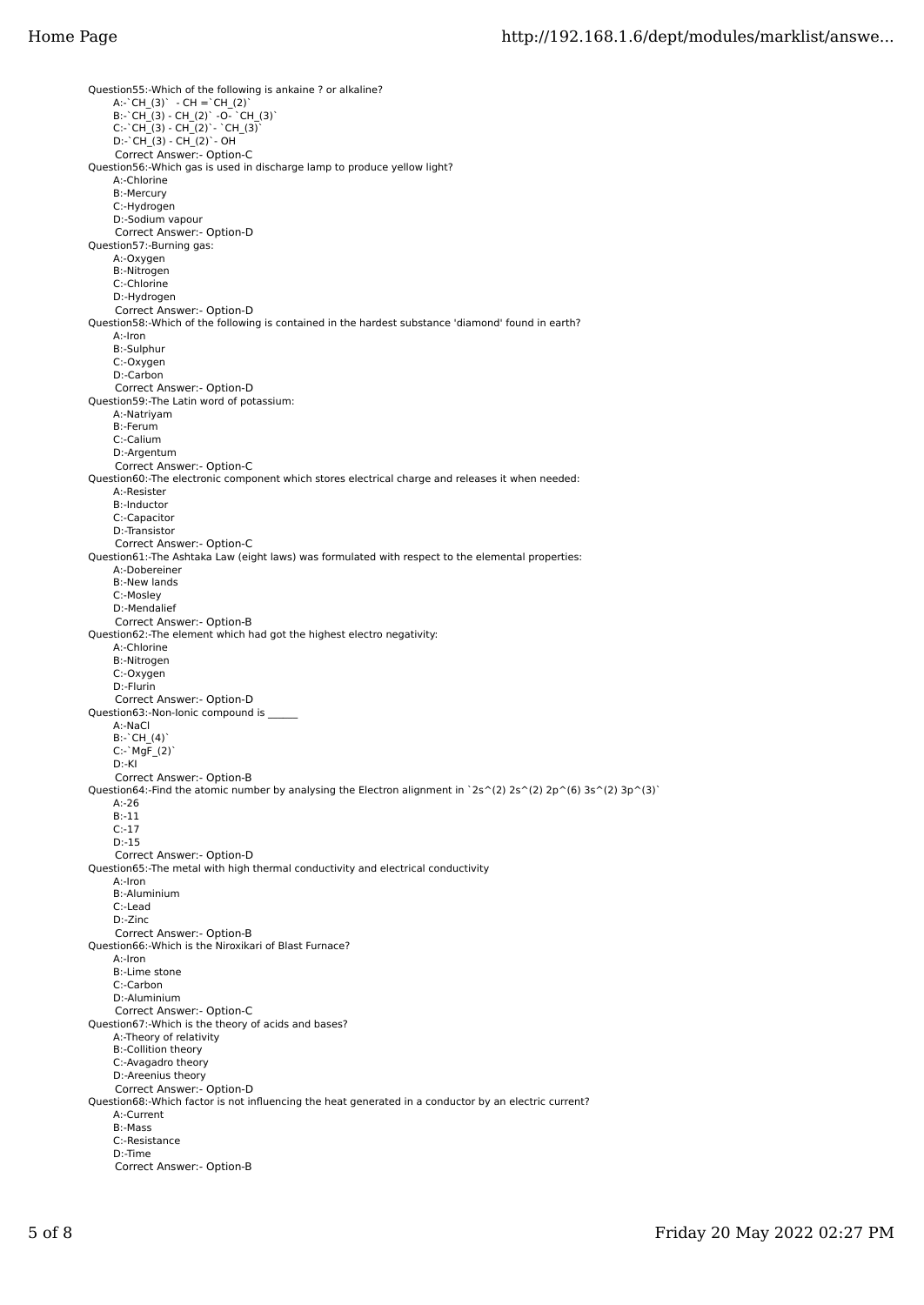Question69:-To avoid the misuse of ethanol for Industrial use, which is the product available by adding toxins in it? A:-Wash B:-Absolute Alchohol C:-Denatured Spirit D:-Power alcohol Correct Answer:- Option-C Question70:-Which lamp has least usage of power? A:-LED lamp B:-Incandescent lamp C:-CFL lamp D:-Discharge lamp Correct Answer:- Option-A Question71:-Which gas has got the ability to fade the colours of wet leaves and flowers and cotton cloths? A:-Chlorine B:-Nitrogen C:-Oxygen D:-Hydrogen Correct Answer:- Option-A Question72:-Which is not a part of AC generator? A:-Armature B:-Spleet Rings C:-Slip rings D:-Brush Correct Answer:- Option-B Question73:-Which of the following action is increasing the power of elective signal? A:-Amplification B:-Rectification C:-Oscillation D:-Modulation Correct Answer:- Option-A Question74:-In a duel atomic molecule, which is the inactive gas who has get triconnection with both atoms? A:-Chlorine B:-Nitrogen C:-Oxygen D:-Hydrogen Correct Answer:- Option-B Question75:-Which is the outer layer of (outermost part of) the solar system? A:-Core B:-Photosphere C:-Chromosphere D:-Corona Correct Answer:- Option-D Question76:-Which is the name of science and technology that can help to find the brain damage? A:-E.C.G. B:-E.E.G. C:-B.C.G. D:-C.T. Scan Correct Answer:- Option-B Question77:-Which organ will help us to identify the colours? A:-Sense for smell B:-Sense for touch C:-Cone tissues D:-Road tissues Correct Answer:- Option-C Question78:-What is the normal rate of calcium content in blood? A:-15-20 mg/100 ml B:-6-8 mg/100 ml C:-10-12 mg/100 ml D:-13.5-14.5 mg/100 ml Correct Answer:- Option-C Question79:-Which part of our body is affected by the consuming of drugs? or (by consuiming drugs) A:-Liver B:-Nervous system C:-Lungs D:-Heart Correct Answer:- Option-B Question80:-Which is the red blood corpos is that working against the blood cells produced by the antibody? A:-himphosite B:-Basophil C:-Newtrophil D:-Monosite Correct Answer:- Option-A Question81:-Which treatment is based on the theory based on strength increases with dilution? A:-Ayurveda B:-Aloppathy C:-Yunam D:-Homeopathy Correct Answer:- Option-D Question82:-The excretory organ of Insects \_\_\_\_\_ A:-Kidney B:-Malpegeon tube C:-Neridia D:-Contraction tube (Sankocha phenam) Correct Answer:- Option-B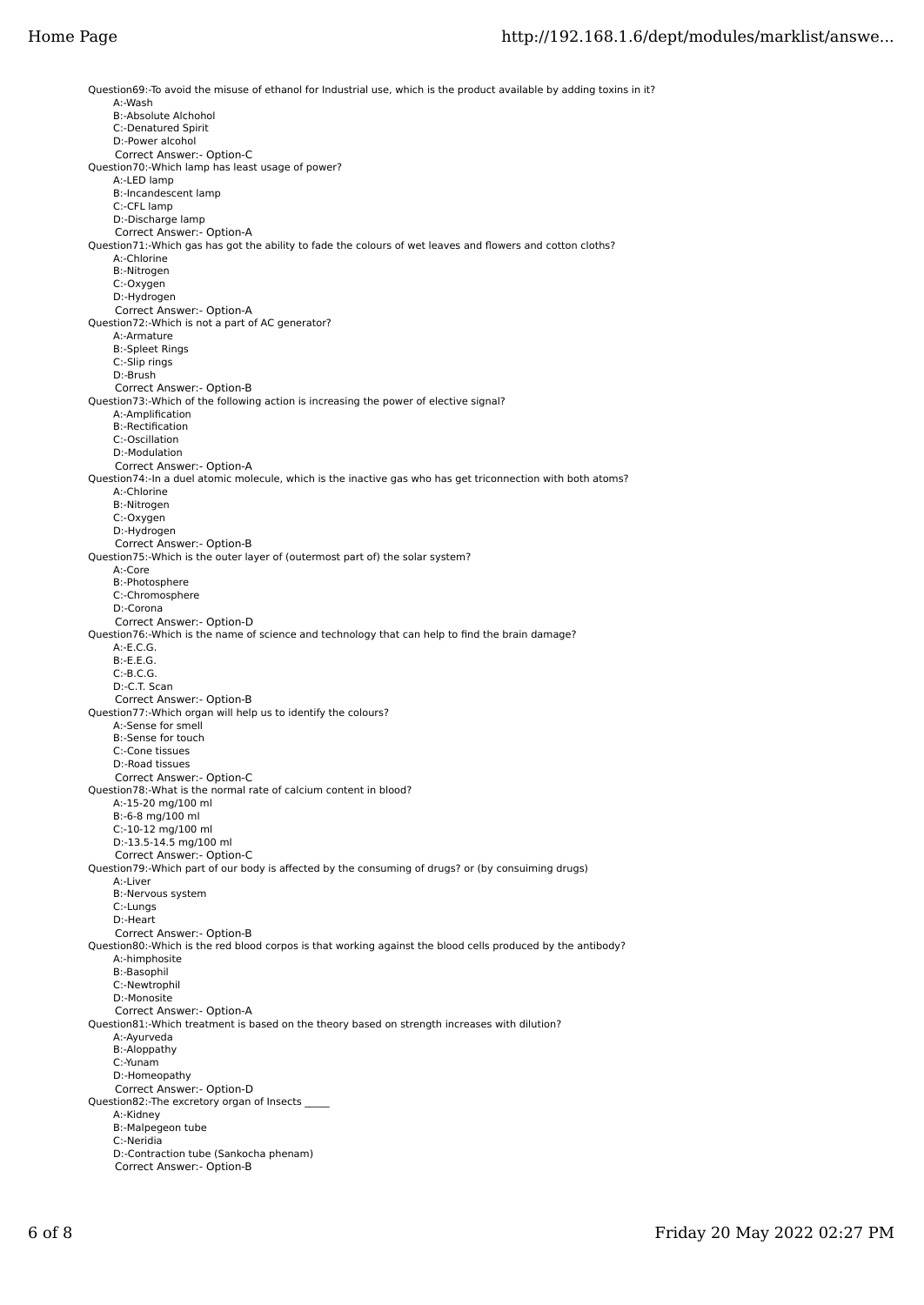Question83:-Which is the greatest contribution of Dr. Anand Mohan Chakrabarthy to the field of genetic Engineering? A:-Genetically modified seeds B:-DNA finger printing C:-Super bugs D:-Industrial production of insulin Correct Answer:- Option-C Question84:-"Changes that occur accidently in living things and which is transforming to generations called Evolution" - Who is the scientist who formulated this theory? A:-Charls Darwin B:-Jeen Baptist Lamark C:-Alfread Russel Walers D:-Heugo devries Correct Answer:- Option-D Question85:-The plant which reproduces through the roots is A:-Potato B:-Seema plan (Kadachakka ) C:-Onion D:-Elephant foot yarn (Kadachakka) Correct Answer:- Option-B Question86:-The stems are thickened on the duel spore plants such as mango tree and Jack fruit tree. What is the reason? A:-has lateral meristem B:-has meristem at the end C:-has parvanthara meristem D:-more manure intall by roots (roots are more manuals) Correct Answer:- Option-A Question87:-The responsibility of the element potassium in plants: A:-green house construction B:-photosynthesis C:-meat synthesis D:-Acceleration of the activity of enzymes in the respiratory process Correct Answer:- Option-C Question88:-The cereal contains in fruits A:-glucose B:-Fractos C:-sucrose D:-Lactos Correct Answer:- Option-B Question89:-The body past that helps to form a reaction in Hydra and to communicate with surrounding: A:-Omatedium B:-Jacobson's organ C:-Nervous network D:-Ice pot Correct Answer:- Option-C Question90:-Example of the nastic movements in plants: A:-Pollination stems (tubes) are moving towards ovaries B:-When touches the leaves of the "touch me not" plant the leaves closes C:-Creepers are cling on the support of big trees (support trees) D:-Roots creepers cling to the support tree grows into manure pits or Creepers cling to the support tree Correct Answer:- Option-B Question91:-The hormone which helps in plants to shed its leaves and fruits: A:-Auxine B:-Gibrarilin C:-Cytokynin D:-Absiciacid Correct Answer:- Option-D Question92:-A special system designed to expel excess water from Grass plants A:-Hydathod B:-Lenticell C:-Phytochrom D:-Sylum Correct Answer:- Option-A Question93:-The micro-organism that causes the disease "Blyte" in rice plants: A:-Virus B:-Bacteria C:-Fungus D:-Aphids Correct Answer:- Option-B Question94:-The first plant species to emerge in the process of plant evolution: A:-Moss B:-Pannal plant C:-Alga D:-Naked sperm leaf herb Correct Answer:- Option-C Question95:-The Chemical formed in plant cells to detects the presence of germs: A:-Absisicacid B:-Antibody C:-Auxine D:-Salicylic acid Correct Answer:- Option-D Question96:-The digestion enzyme which converts meat into peptides: A:-Lipase B:-Tripcin C:-Amilace D:-Disaccharides